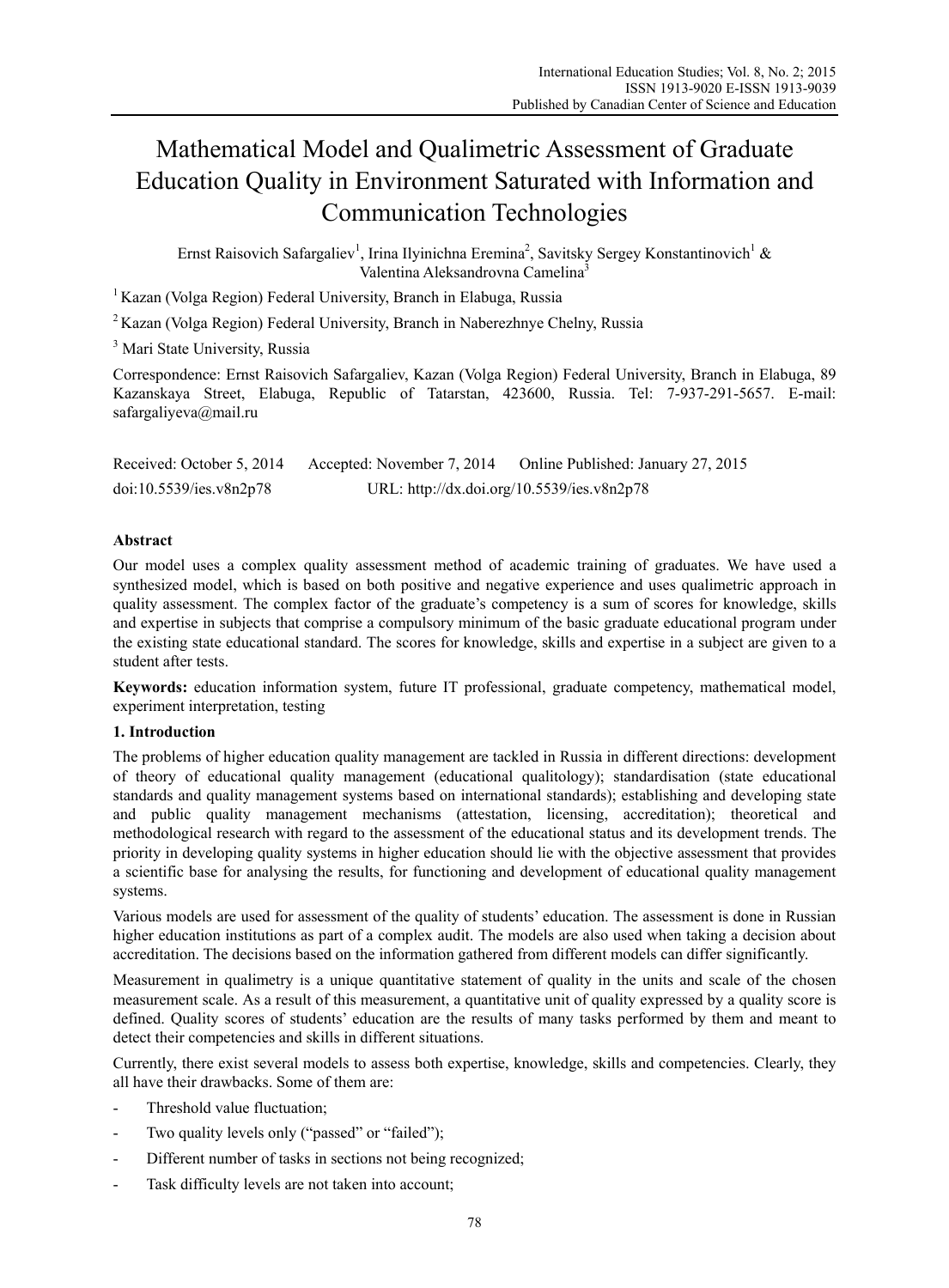- Small number of test questions brings about noncompliance of the student's education level with the state educational standard.

Having analysed the above drawbacks, we have come to the conclusion that it was necessary to use a synthesised model, which would be based on both positive and negative experience and would use qualimetric approach in quality assessment. Having said that, we need to define a quality benchmark, the ways to measure certain characteristics that form quality. We also need to define scores to be included in the content, the ways to assess them. It is essential for the model of a complex quality score to recognize the significance and allowable change limits of certain characteristics to the degree that would conform to the real conditions of professional activity.

Besides, Federal State Educational Standard of Higher Vocational Education of the third generation requires that educational policies and practices of all higher education institutions should now be built on the competency building approach. It expands the definition of students' academic training quality: now it is the whole of knowledge, expertise, skills and competencies.

### **2. Method**

In our model we use a complex method of quality level assessment. Complex score of the graduate's competency is defined as the whole of scores for knowledge, expertise, skills and competencies in the subjects that compose the compulsory minimum of the basic educational programme of the graduate's training under the existing Federal State Educational Standard.

The effective tool of an independent assessment is the educational environment. One of the most well-known and popular e-learning control systems capable of developing professional and information and communication competencies provided there is right methodological support is LMS Moodle (Modular Object-Oriented Dynamic Learning Environment). In Kazan Federal University (KFU), the educational environment based on LMS Moodle has been in place for a few years; thus, certain experience of working with the above as well as observations and conclusions about the influence of the educational environment on the academic process and its active participants, i.e. students and teachers, have been gathered. The main means of testing the level of professional and information and communication competencies is the final test in each suggested section and case studies.

Statistics system is based on Russian metric system that enables us to talk about the quality of pedagogical measurements. However, the problem is the complexity of statistical processing of test results, calculation and further interpretation of the required characteristics.

### **3. Results**

Based on the analysis the following conclusions can be made:

- for those tests that are built on elementary ("easy") questions, well-known methods that increase reliability do not produce expected results;

- small quantity of tasks in a library of questions and in a test makes the test quality assessment unreliable and the application of improvement techniques impossible.

Therefore, the system for analysing test statistic results within an academic course, which has been described above and implemented in Moodle network control system, can be an effective tool for the managers in controlling the quality of test materials that are designed by a teacher to diagnose professional competencies and communication and information competencies; it can also be a handy tool for the teacher in improving a test and test tasks to increase the education quality and to control the academic progress.

To perform quantitative assessment of professional and communication and information competencies, the qualimetric analysis has been used. It defines the integrated coefficient (K) for the development level of the addressed competency of future IT professionals.

The weight coefficients of every component of information and communication competencies have been defined by the expert evaluation method: а=0.2 (information and communication competencies highlighted by the Federal State Educational Standard); b=0.3 (information and communication competencies highlighted by employers); c=0.25 (value and motivation component), whereas  $a+b+c+d=1$ . 15 teachers of Information Technology and subject disciplines, managers of IT departments of the firms where students did placements and students themselves have acted as experts.

This research has defined the formula for the integrated coefficient of the development level of information and communication competencies: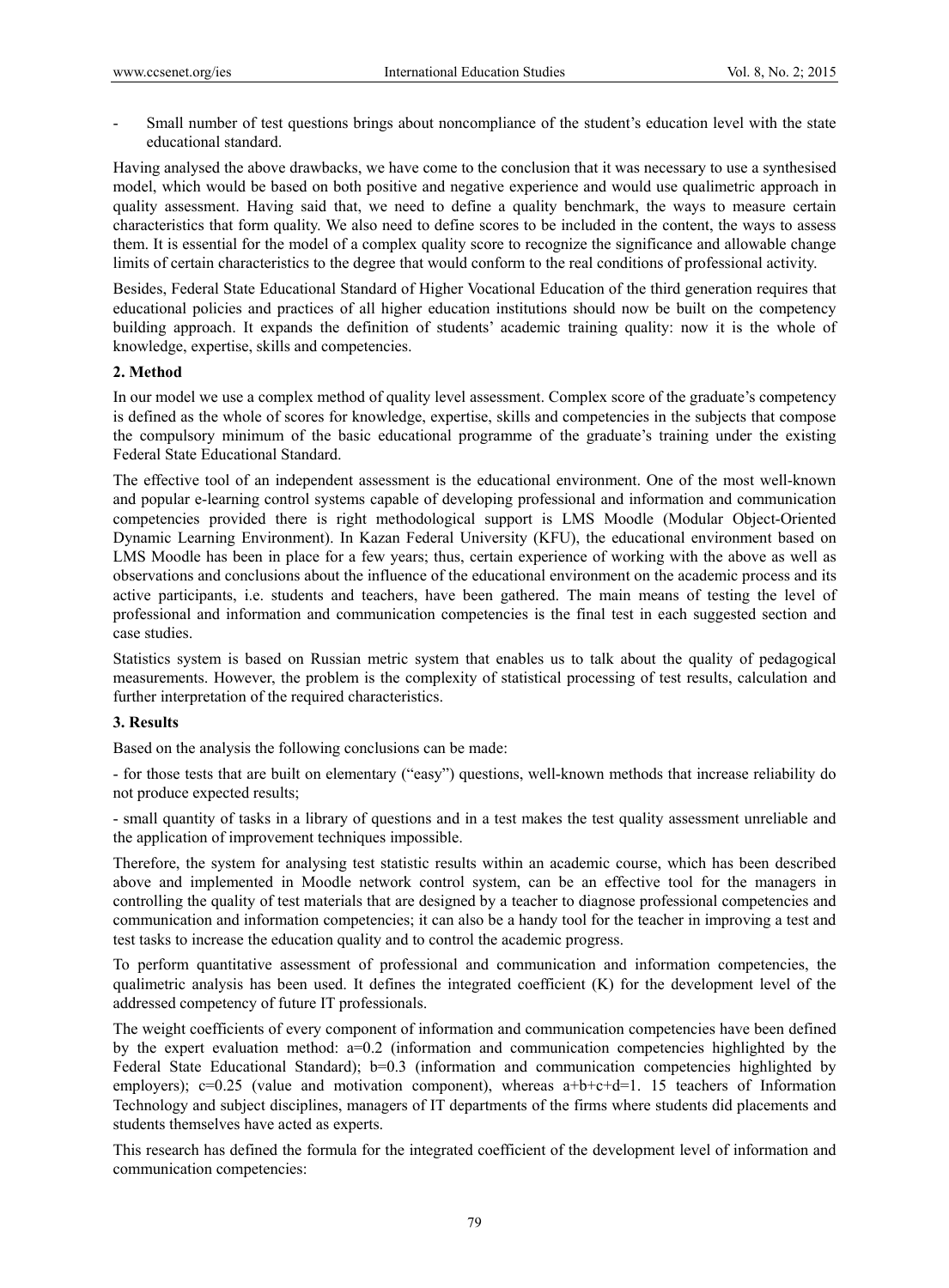$$
K = (aK1 + bK2 + cK3 + dK4)^*100\% \tag{1}
$$

where K1, K2, K3K4 are development coefficients of the components highlighted by us.

The development coefficient of one of the components is defined by the following ratio:

$$
K1 = n1/n \tag{2}
$$

where n1 is the number of components absorbed by a student; n is the total number of highlighted components.

Development levels of information and communication competencies of future IT professionals have been defined by applying the expert evaluation method:  $K < 70\%$ —user level, K between 70% and 90%—technological level, К over 90%–professional level.

It should be noted that a student with a user level means that they only have information and communication competencies specified in the Federal State Educational Standard of Higher Vocational Education. Technological and professional levels include, apart from the standard competencies, the employer's competencies, which, in their turn, are comprised of value and motivation and reflexive and planning units.

In the course of experiments and appraisal survey the experts and students were offered diagnostic tables. The table analysis brings us to the conclusion that most students possess technological level of professional competencies and information and communication competencies. It means that future IT professionals can use information and network technologies in their career, even when the conditions of IT environment are uncertain. The pilot work on the model and technology of qualimetric assessment of professional competencies has enabled us to improve the design and engineering course, to boost the students' motivation and to provide objective and valid presentation of students' and graduates' education results. The effectiveness of results has been proved by statistic processing of pedagogical research results.

#### **4. Discussion**

Let us examine the characteristics that are automatically generated by Moodle 2.4 based on the test results and that we believe to be most important in assessment of professional competencies and information and communication competencies.

The scores of a student's knowledge, expertise, skills and competencies in a subject is defined by tests. The scores a student gets after tests are of equal value and can range from 0% to 100%. Let us set the major scores:

Pij- test score. It is defined when a student takes a test in Subject j of Unit i Pij (0-100%) (Units – U1, U2, U3).

Depending on the number of hours allocated for the subject by the Federal State Educational Standard, Unit i is assigned a weight factor for subject j Vij (0-1.0)

$$
S_{ij} = P_{ij} \cdot V_{ij} \tag{3}
$$

is a score for knowledge, expertise, skills and competencies in Subject j of Unit i. Sij (0-100).

$$
C_i = V_i \cdot \sum_{j=1}^{n_i} S_{ij} \tag{4}
$$

is a score for knowledge, expertise, skills and competencies in Unit i. Ci  $\epsilon$  (0-100).

$$
K = \sum_{i=1}^{m} C_i
$$
 (5)

is a score for knowledge, expertise, skills and competencies of an engineering university graduate.

This model does not require a threshold value; the weight of each unit and subject is taken into account; quality levels are defined by a competency score enabling us to judge competency or incompetency.

Obviously, while measuring and assessing the quality of a graduate's education, it is impossible to consider a virtually endless diversity of their professionally significant characteristics. Diverse as they may be, it is essential to select only those qualities that are related to satisfying certain social professionally significant needs.

The system of parameters for qualimetric assessment shall be defined based on the compulsory minimum educational programme under the existing Federal State Educational Standard. As each unit is a combination of subjects, it is these subjects that will act as parameters in our model, their content and volume being defined in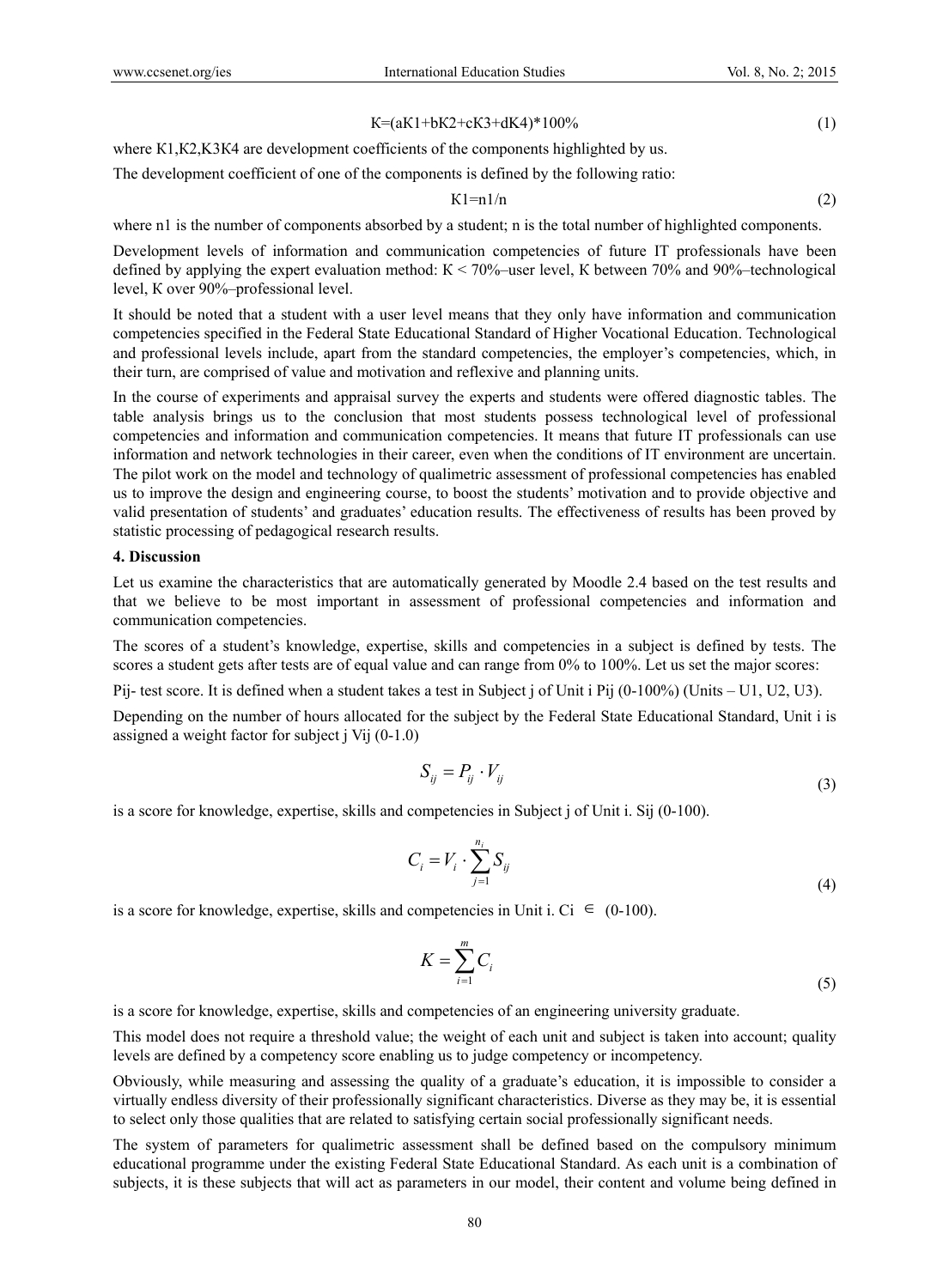the programme.

As the Federal State Educational Standard determines the number of credits/hours for each unit and subject depending on specialism, we turn our attention to the qualimetric assessment of knowledge, expertise, skills and competencies of a graduate specialising in Applied Information Science in Economics.

Having established a structure of each unit, we can get down to calculating the weight of its components, i.e. subjects, based on the Federal State Educational Standard. The curriculum specifies the number of hours for professional unit of subjects U3. Consequently, weights V3j of each competency in U3 are defined as a relation of hours allocated for the subject to total hours of U3. The same procedure is performed for other units. As a result, a hierarchy tree of qualities is drawn, the weights of all qualities are defined. The next step in a qualimetric assessment is to determine individual scores for each student in all the qualities (competencies and their components). It has been decided to define a student's individual scores in competencies and their components by means of Moodle tests, which are used to test students intramurally.

All characteristics are divided into two groups: the first relates to the test as a whole, the second – to each question or group of questions in the test.

The characteristics enabling us to assess the test quality are as follows:

- Average score of testees: arithmetic mean of scores of all students taking the test.

$$
T = \frac{1}{S} \sum_{s \in S} T_s \tag{6}
$$

where S is students that has taken the test. Ts is a test score of Students.

- Median is a median value of testees' scores Ts. It is this technique that forms the basis of the final table of a test user.

- Standard deviation of test scores: it defines test gradability, i.e. its ability to divide the testees by their level of education. This characteristic is defined by the formula:

$$
SD = \sqrt{V(t)} = \sqrt{\frac{1}{S - 1} \sum_{s \in S} (T_s - T)^2}
$$
\n(7)

- Asymmetry and excess coefficients: measures characterising the difference of distribution structure of testees' scores from normal distribution.

- Test reliability coefficient, aka Cronbach's alpha.

$$
CIC = 100 \frac{p}{p-1} \left( 1 - (s-1) \frac{\sum_{p \in P} (x_p(s) - \bar{x}_p)}{\sum_{s \in S} (T_s - \bar{T})^2} \right)
$$
(8)

where p is the test task number out of a group of test tasks P. It is a mean scatter of results of each student when giving answers to all test questions. The less the scatter of the results in relation to the scatter of the total test scores is, the more coherent the test questions are.

- Standard mistake: assesses the factor of luck and defines the bounds of error for the student's test score:

$$
SE = \frac{ER}{100} SD \tag{9}
$$

If a standard mistake equals to 10% and the student got 60% of the highest score, then his true score will be between 50% and 70%.

The theory of pedagogical measurements states that in a better test the testees' average arithmetic score equals to the median score of the used tasks; asymmetry and excess coefficients do not deviate from the values of a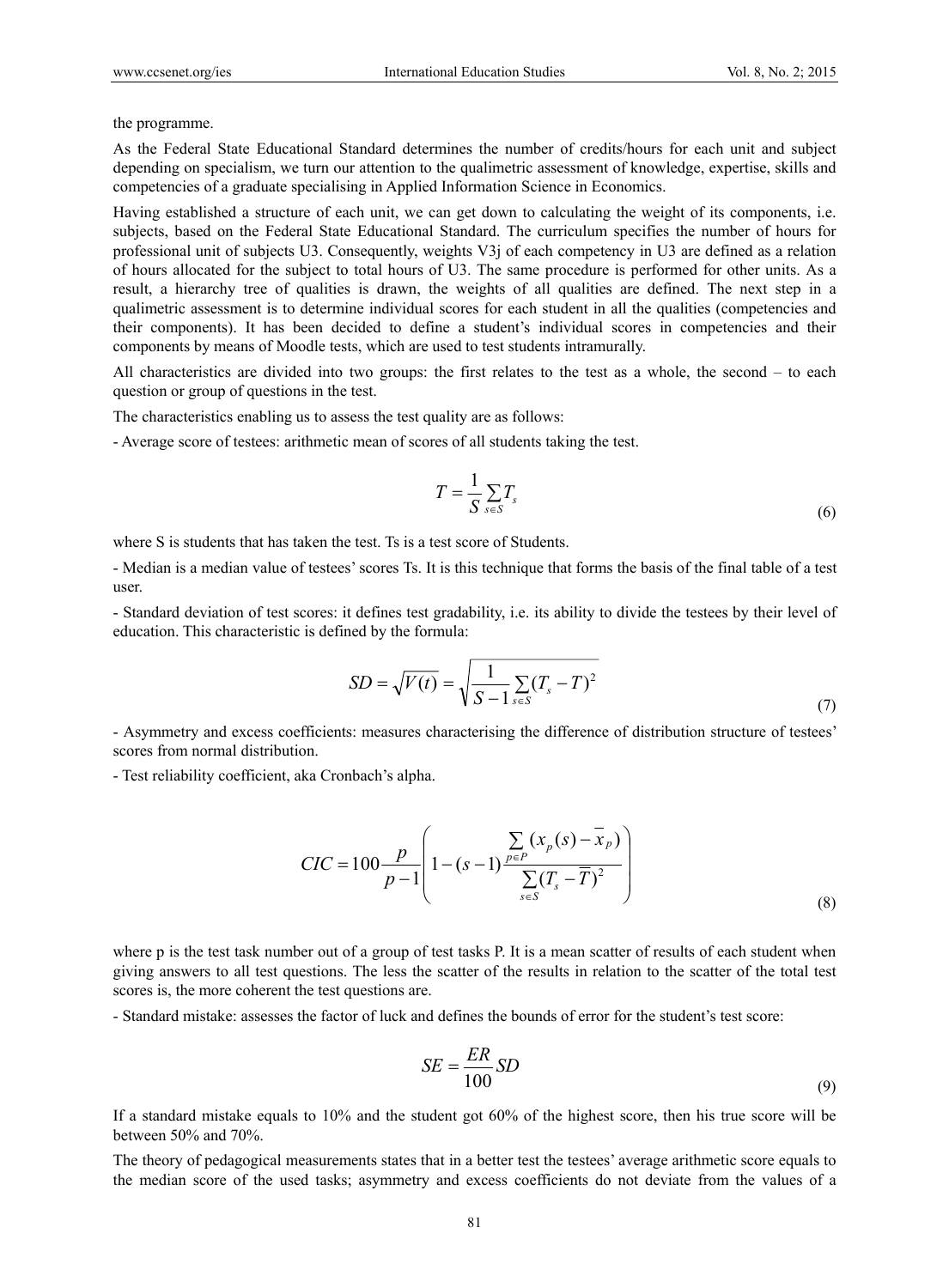standard curve of normal distribution of results. It is also good if average arithmetic value, mode and median value coincide. It indicates that the test difficulty level has been accurately adapted to the testees' education level. The concurrent average of scores, asymmetry and excess values also allow us to correctly compare the distribution of results among different tests.

Another group of parameters allows us to assess the quality of concrete test tasks (questions): Index of Ease is percent of students that gave the correct answer to a certain test question. For test task i, it is defined by this formula

$$
F_i = x_i \tag{10}
$$

given a scale of 100 is used, where averaging is done based on all the testees, who did the task; Standard Deviation characterizes the scatter of the testees' scores when answering a particular test question; "Guessed It" Score is a score that a student could get if he/she guessed the answers; Assumed weight is the weight that the lecturer assigned to the test task when forming the test scenario; Effective weight reflects the actual share of a particular question in the students' final score.

The question quality has been statistically assessed by Moodle tools. The essential statistic feature that grades test task abilities and that can be calculated by Moodle is Differentiation Coefficient (DC). The task is considered as having sufficient gradability if the differentiation coefficient is 30% or more.

The DC analysis for the case study revealed that 14% of the test tasks used in the experiment did not satisfy those requirements (DC  $\leq$  30%). Moreover, this coefficient in one of the tasks is negative (-40.69%). It demonstrates obvious defects of the question. The statistic assessment of test questions database allows you to correct the test.

The most important feature of a test is its reliability. It defines reproducibility and accuracy of results. The reliability coefficient is a correlation coefficient showing the coincidence degree of the results of the same test taken in the same conditions. Test reliability depends on a measurement error. If there is no error, the reliability coefficient is 1. If the measured test score was fully caused by a measurement error, then the test reliability is 0. According to the statistic assessment of the analysed test, the error came to 5.66%, whereas the coefficient of internal consistency was 95.90%.

Considering the information about the test task quality received before, the test was analysed statistically, "incorrect" questions in different parameters being excluded.

#### **References**

- Eremina, I., & Sadykova, A. (2013). Theoretical foundations and principles of building education information environment of federal university training IT professionals and its implementation. *Educational Technologies and Society, 3*. Retrieved from http://www.ifets.ieee.org/russian/periodical/V 163 2013EE.html.
- Eremina, I., Gareeva, G., & Mingazova, G. (2013). Information educational environment of the Federal University as one of the leading directions of the improvement of the modern system of professional training of future IT-professionals. *Eastern-European Scientific Journal, 3*. Retrieved from http://www.auris-verlag.de
- Grice, H. P. (1975). Logic and conversation. In P. Cole, & J. L. Morgan (Eds.), *Syntax and semantics* (Vol. 3, pp. 41-58). N.Y.: Academic Press.
- Hawkes, L. W., Derry, S. J., & Rundensteiner, E. A. (1990). Individualized Tutoring Using an Intelligent Fuzzy Temporal Relational Database. *International Journal of Man-Machine Studies, 33*(4), 409-429. http://dx.doi.org/10.1016/S0020-7373(05)80040-9
- Polad, E., Bukharkina, M., Moiseyeva, М., & Petrov, A. (2009). *New pedagogic and information technologies in education*. Akademiya Publishing Centre.
- Starichenko, B. (2004). *Computerised Treatment and Presentation of Data of Pedagogical Research*. Ekaterinburg: State Teacher Training University.